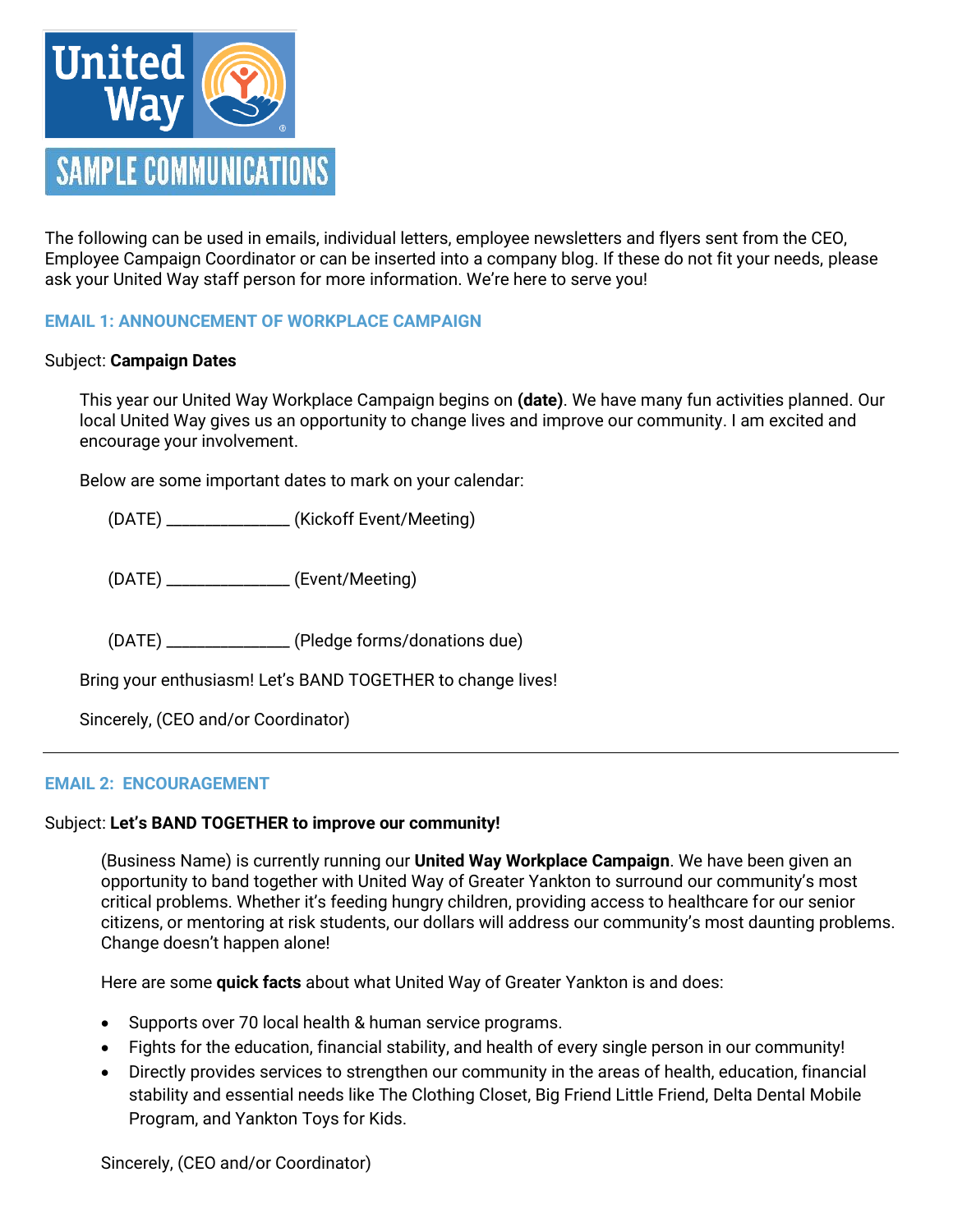### Subject: **UNITED WE FIGHT. UNITED WE WIN.**

United Way envisions a world where all individuals and families achieve their human potential through education, financial stability, and healthy lives. We win by forging unlikely partnerships. By finding new solutions to old problems. By mobilizing the best resources and by inspiring individuals to join the fight against their community's most daunting social crises.

You have helped foster community-wide solutions including:

- Helping children succeed
- Strengthening families
- Empowering healthy lives
- Comforting those in crisis

When you decide to **fight** for your community, it affects thousands of lives in the greater Yankton area. Your support STAYS LOCAL and will make a significant difference in our community by improving the lives of our neighbors, families and friends. Let's BAND TOGETHER!

Sincerely, (CEO and/or Coordinator)

## **EMAIL 4: VIDEO LINK**

## Subject: **VIDEO: Let's BAND TOGETHER!**

Hi (Employee Name),

Check out the latest United Way of Greater Yankton videos at <https://youtu.be/HjqWGtLqofM>

Email me back and tell me what you think! Let's BAND TOGETHER!

# **Email 5: WHAT AN AMOUNT CAN DO**

# Subject: **How can I help build a STRONGER greater Yankton community?**

Hi everyone, here are some quick facts of how your investment to United Way builds a strong community!

Giving…

\$3 a week costs less than ONE SODA at a restaurant and can provide one elderly person with transportation to four doctor's appointments.

\$7 a week costs less than ONE VALUE MEAL and can purchase 50 pounds of food for shelters and food pantries.

\$25 a month costs less than FOUR CAPPUCCINOS at a coffee shop and can give safety, shelter, and services to a child in crisis for five days.

Thanks for your support of United Way. LIVE UNITED!